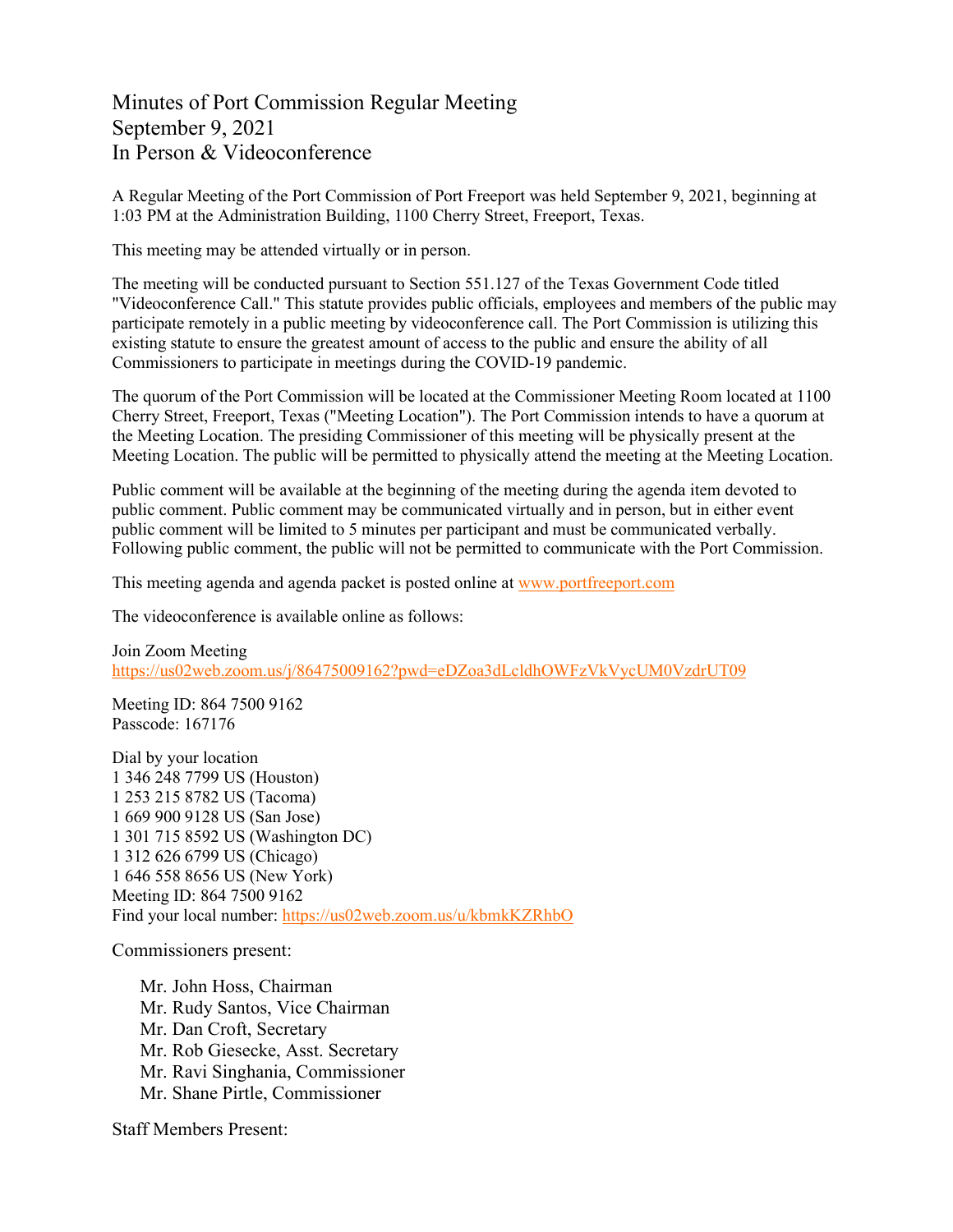Mr. Jason Cordoba, Legal Counsel Ms. Phyllis Saathoff, Executive Director/CEO Mr. Rob Lowe, Director of Administration/CFO Mr. Al Durel, Director of Operations Mr. Mike Wilson, Director of Economic Development & Freight Mobility Mr. Jason Hull, Director of Engineering Mr. Chris Hogan, Director of Protective Services Mr. Jason Miura, Director of Business & Economic Development Mr. Brandon Robertson, Network Systems Manager Ms. Missy Bevers, Executive Assistant Ms. Mary Campus, Controller Mr. Jesse Hibbetts, Operations Manager Mr. Jason Caywood, Security Technician Ms. Tricia Vela, Public Affairs Assistant

Also, present:

Mr. Bobby Fuller, Texas Port Ministry Mr. Jason Foltyn, HDR Ms. Barbara Fratila Ms. Stephanie Thomas

- 1. CONVENE OPEN SESSION in accordance with Texas Government Code Section 551.001, et. seq., to review and consider the following:
- 2. Invocation Mr. Bobby Fuller, Texas Port Ministry
- 3. Pledge of Allegiance U.S. Flag and Texas Flag
- 4. Roll Call Commissioner Hoss noted that all Commissioners were present in the board room.
- 5. Public Comment There were no public comments.
- 6. Approval of minutes from a Regular Meeting held August 26, 2021.

Ms. Saathoff noted that a correction was made to the first proposed rate by Commissioner Giesecke of 0.016606. The decimal was in the wrong place and has been corrected.

A motion was made by Commissioner Santos to approve the minutes with the correction noted by Ms. Saathoff. The motion was seconded by Commissioner Pirtle with all Commissioners present voting in favor of the motion.

7. Receive reports from Executive Director/CEO and/or Port staff on activities and matters related to COVID-19 health safety matters, administrative affairs, financial results, facility engineering matters, operations and vessel activity, port safety matters, port security matters, Port tenant updates, USCOE, and other related port affairs.

Ms. Saathoff reported the annual golf tournament preparations are progressing with all morning flights filled and sponsorships continuing to come in. The tournament is slated for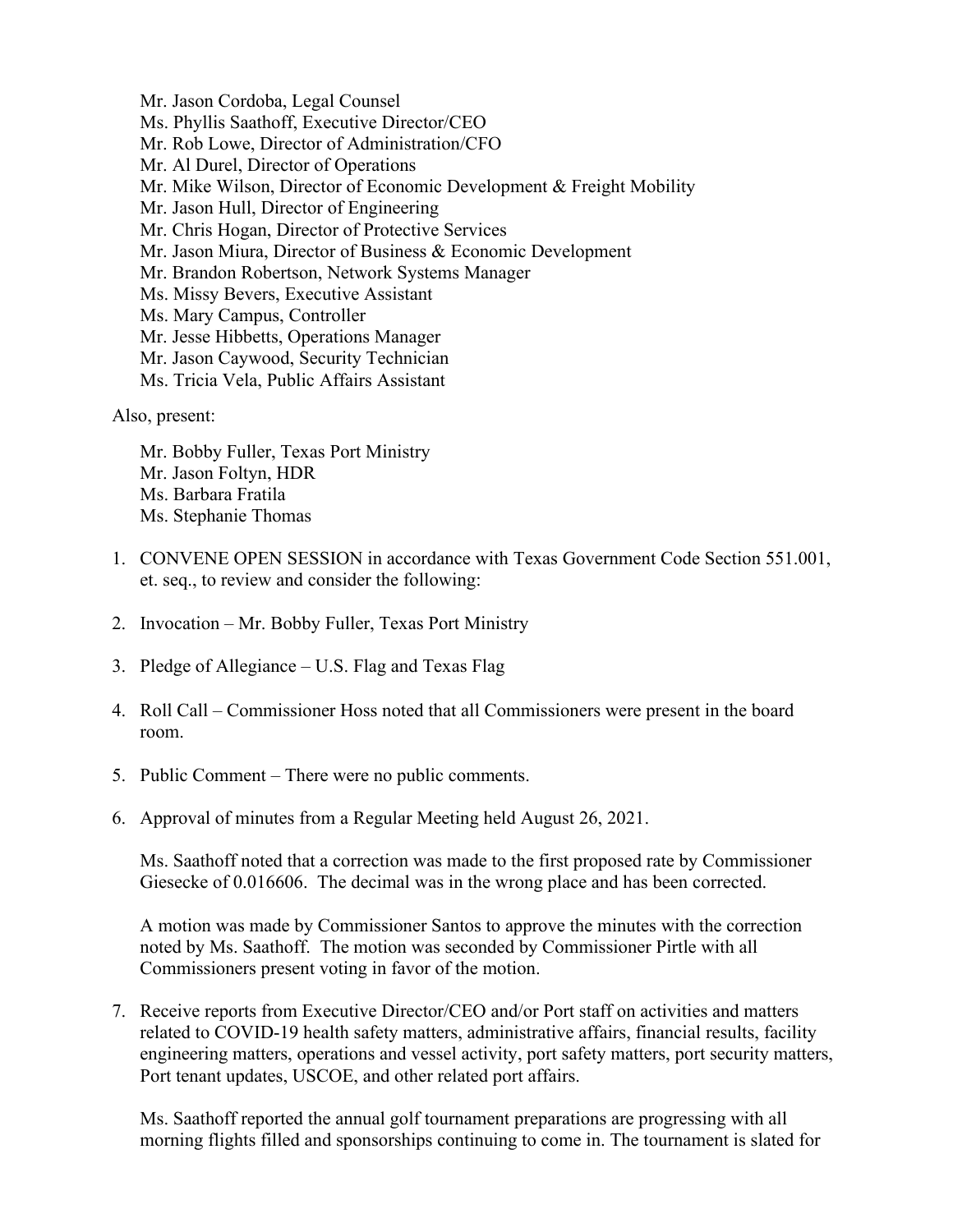October 18 and will benefit Texas Port Ministry. The USACE Galveston District published a public notice regarding upcoming informational sessions to address the Freeport and Vicinity Coastal Storm Risk Management Project which includes features of the Sabine to Galveston Bay program. The sessions will be held virtually September 22 and 23. The AAPA Annual Convention is moving forward and is offering a virtual option at a reduced rate for those who do not want to attend in person. The Texas Ports Association and Texas ports have agreed that each port will submit a gift basket to be auctioned off during the event to raise funds and support the AAPA relief program, which helps families impacted by the recent storm in Louisiana.

8. Receive report from Commissioners on matters related to meetings and conferences attended, Port presentations and other related Port Commission matters.

Commissioner Croft reported attending the Friends of the River meeting.

Commissioner Singhania also reported attending the Friends of the River meeting.

Commissioner Hoss noted that he will not be attending the AAPA Annual Convention and after reviewing the virtual option, he will opt out of that as well.

9. Approval to ratify Change Order No. 1 to AAR Incorporated in the amount of \$4,830.00 for debris clean-up for the East End Properties 2021 project.

Mr. Hull stated the change order in the amount of \$4,830 was to clean up debris from a property the Port now owns.

A motion was made by Commissioner Pirtle to approve the ratification of Change Order No. 1. The motion was seconded by Commissioner Santos with all Commissioners present voting in favor of the motion.

10. Approval of a Form of Credentials appointing Phyllis Saathoff as delegate to the Annual Convention and Annual Meeting of the American Association of Port Authorities.

Ms. Saathoff stated the form before the Board is the standard form of credentials for the upcoming convention. With Commissioner Hoss not attending the convention, the alternate delegate will be changed to Commissioner Singhania.

A motion was made by Commissioner Croft to approve the form with the recommended change. The motion was seconded by Commissioner Pirtle with all Commissioners present voting in favor of the motion.

11. Conduct workshop regarding Fiscal Year 2021/2022 Budget for Port Freeport.

Mr. Lowe stated that budget has been reviewed through the appropriate committees, i.e., Finance – Revenue; Strategic Planning – Capital Spending; Personnel – Personnel and Benefits. The overall summary shows \$39.9 million in operating revenues and \$21.4 million in operating expenses which produces an operating profit of \$18.4 million. A decrease in net assets of \$15.1 million is anticipated due to the Freeport Harbor Channel Improvement Project. Planned capital expenditures amount to \$55.8 million plus contributed to others of \$31 million for a total of \$86.8 million which will be funded through a combination of cash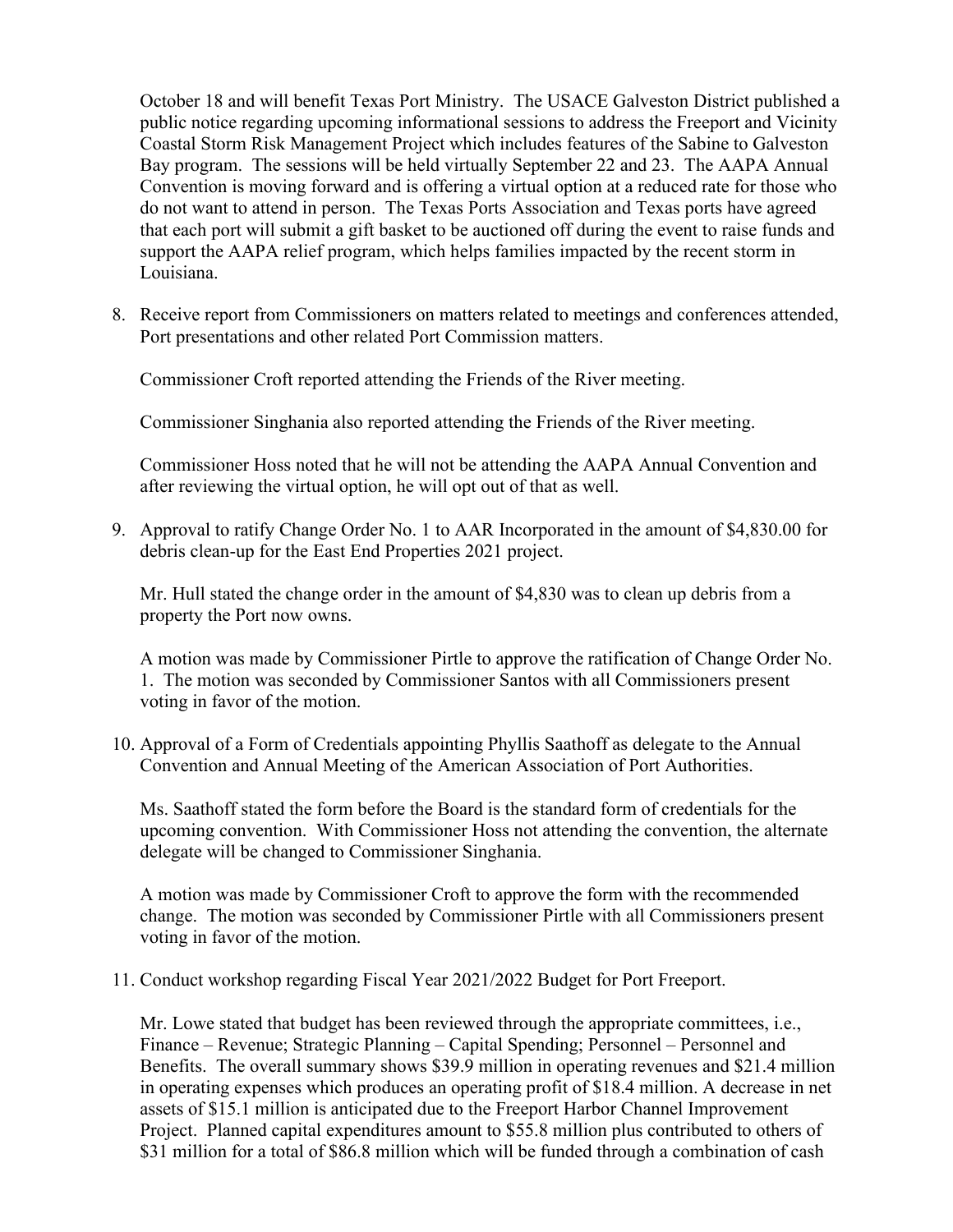flows, holdings in the capital reserve, debt and grants. Debt service interest expense on existing debt amounts to \$9.1 million. Staff anticipates \$25 million in revenue backed debt issuance for Port Capital Improvement projects that will equate to an additional \$450 thousand in interest expense and bond issuance costs. It is anticipated the balance in unrestricted funds will be \$32.3 million by year end. Mr. Lowe noted the only change from the August 26 meeting is in the Use of Funds graphic showing the breakdown between the debt service revenue bonds and debt service GO bonds. Revenues show that 86% of revenues are generated via harbor and lease activities with the remaining 14% coming through ad valorem taxes. Total operating revenues is \$39.9 million with harbor revenues at \$27.6 million which is 4.3% over current year forecast due to increased LNG calls and Ro/Ro vessels. Tonnage is budgeted at \$16,776,234 million based on 541 ship calls. Lease revenues of \$12.2 million is a decrease over 2021 forecast of \$796 thousand, due to a ground reservation agreement termination. Ad valorem taxes is calculated using the proposed tax rate of \$0.04000/100 which is lower than the no new revenue tax rate of \$0.040800/100. Taxable value increased \$633 million in new improvements and expired tax abatements. Adding these to the tax rolls generates \$253 thousand in tax revenue. The Tax Levy projection graphic shows the split between the I&S rate and M&O rate and the projection as the Port continues issuance of the remaining \$55 million of voter authorized general obligation bonds and resulting impact of the increase tax base. Regarding operating expenses, Mr. Lowe noted that just under 80% of the Port's expenses are found in depreciation, wages and benefits, insurance and security. Port salaries, wages and benefits has an increase of \$603 thousand or 12%. Primary drivers include a 5% increase in CIP/merit raises (there was no increase in 2021). Additionally, two previously approved positions that are vacant and a request for two new positions. The previously approved positions include an Executive Assistant to the CEO and a Sales Representative. New positions include an IT Help Desk Technician and an Operations Specialist. There is 12% increase forecasted in group health insurance premiums and a 10% increase forecasted in dental and vision insurance premiums. This puts the percent of group health premiums to total wages and benefits at 17% and the percent of benefits to salaries and wages at 41%. The budget also assumes full anticipation in the retirement plan. Professional Services is budgeted at \$2.7 million which is an increase over the 2021 forecast of \$309 thousand. This does include security fees which represents approximately 65% of this category. In addition, surveying, environmental consulting, economic impact study, federal and state government liaisons, port planning services and a facility replacement cost update also encompass this category. Training, Travel, and Promotional is budgeted at \$802,900 which is an increase over 2021 forecasted \$446 thousand. Mr. Lowe noted the increase in this budget assumes that participation in various events will resume, including Breakbulk Conference, AAPA events, WGMA events, Greater Houston Partnership, GFOA, National Waterways Conference, etc. Also included in this category is a website redevelopment of \$150,000. Supplies budget is \$156,700 which is an increase of \$18 thousand due to the continuation of purchasing protection supplies for COVID as well as small miscellaneous equipment. Utilities has an increase of 7% or \$51,000 to \$800,500 which is primarily driven from a City of Freeport water and sewer increase. At this time, Commissioner Singhania inquired about the increase to utilities and the breakdown between electricity and water. Staff confirmed that 2021 saw a huge increase in water due to repairs from certain events, but also for a rate increase from the City of Freeport. Also at this time, Commissioner Giesecke inquired about the cell phone allowance for commissioners. After discussion, all agreed to revisit this topic at a later date. Business insurance increased 20% over 2021 forecasted for a total of \$1,557,500. Property renewal saw a 24% increase March 1, 2021, and the July 1, 2021, liability package renewal experienced a 12% increase. Other services and charges are \$216 thousand or 43% increase.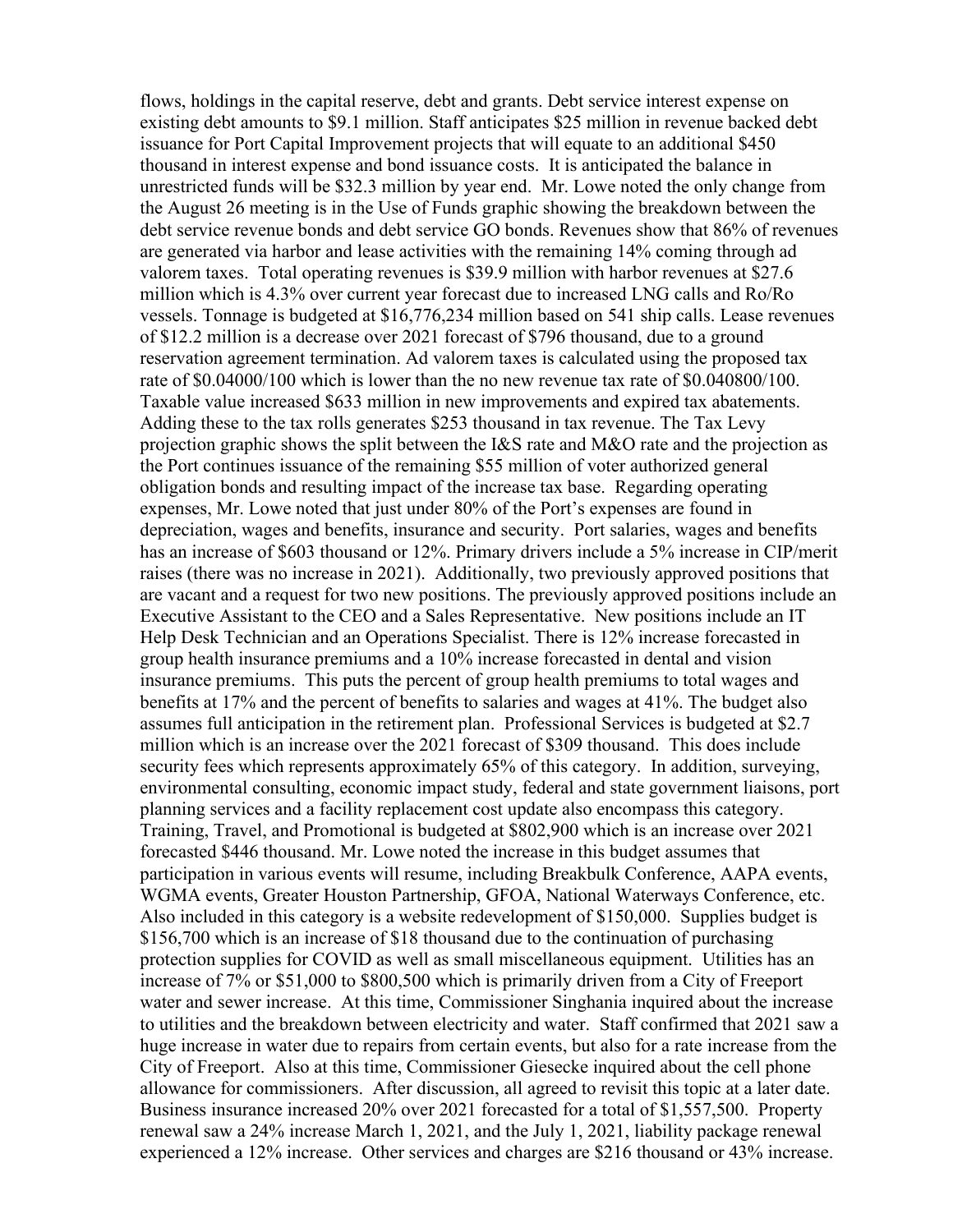\$148 thousand of the increase is associated with the Manage Detection and Response security program the Port will be adding. The Port received a grant for 75% of the cost with those funds showing up in Other Revenue. Also included under this item is AAPA and TPA dues as well as contract labor additions to the operations staff which include a safety technician, customer service coordinator and maintenance technician. Maintenance and repair is a decrease of \$97 thousand or 9% over 2021 forecasted. Administration building major maintenance of \$150,000 is included under this item. Other items include security equipment, cleaning and maintenance of office buildings and mowing. Depreciation expense saw a 1% decrease of \$96 thousand due to the sale of the mobile harbor crane. Regarding debt interest and fees, staff has estimated \$15.4 million in principal and interest. Mr. Lowe also clarified what project is supported by each of the outstanding bonds. A look at the Port's Capital Expansion Plan of \$86,833,600 broken into four strategic initiatives that include the Freeport Harbor Channel project, continued buildout of the Port's Container Handling Facilities, warehousing and OEM distribution facilities and Port Infrastructure Support which includes capital maintenance, office/computer/IT related, security, vehicles and operational equipment. Finally, the Port's capital funding by source shows general obligation debt at 36%, revenue debt at 56%, general cash flow at 5% and grant application at 3%. Mr. Lowe ended the presentation by stating that in total, the plan presented would represent an operating income of \$18,424,600

12. Adoption of the FY 2021/2022 Budget for Port Freeport.

A motion was made by Commissioner Giesecke to zero out Port Commissioners cell phone allowance and zero out the Port Commissioners employee health benefits.

Mr. Cordoba clarified Commissioner Giesecke's motion by stating his motion was to approve the budget subject to these changes. The motion was seconded by Commissioner Singhania for discussion.

Commissioner Singhania stated that while he does not have a problem with the cell phone allowance, this includes a lot of other things related to this topic. He would like to see the Board discuss it in its entirety in a few months rather than take it a piece at a time and give staff time to gather all necessary information, i.e., legal ramifications, etc.

Mr. Lowe clarified that enrollment for health benefits runs through year end. The current health benefits are covered through December 31, 2021. Three months are budgeted at the current rate Commissioners are signed up for and nine months are included in the new budget that have not yet been committed to through the annual enrollment process. Benefits run calendar year and not fiscal year and thus the adjustment would only impact the equivalent of nine months.

Commissioner Giesecke modified his motion to zero out the Commissioner health benefits for the 2022 calendar year. The motion was seconded by Commissioner Singhania with Commissioners Pirtle, Croft, Santos and Hoss voting no. The motion died for lack of support.

A motion was made by Commissioner Croft to adopt the budget as presented by staff. The motion was seconded by Commissioner Singhania with Commissioners Pirtle, Croft, Santos, Singhania, and Hoss voting in favor of the motion and Commissioner Giesecke voting no.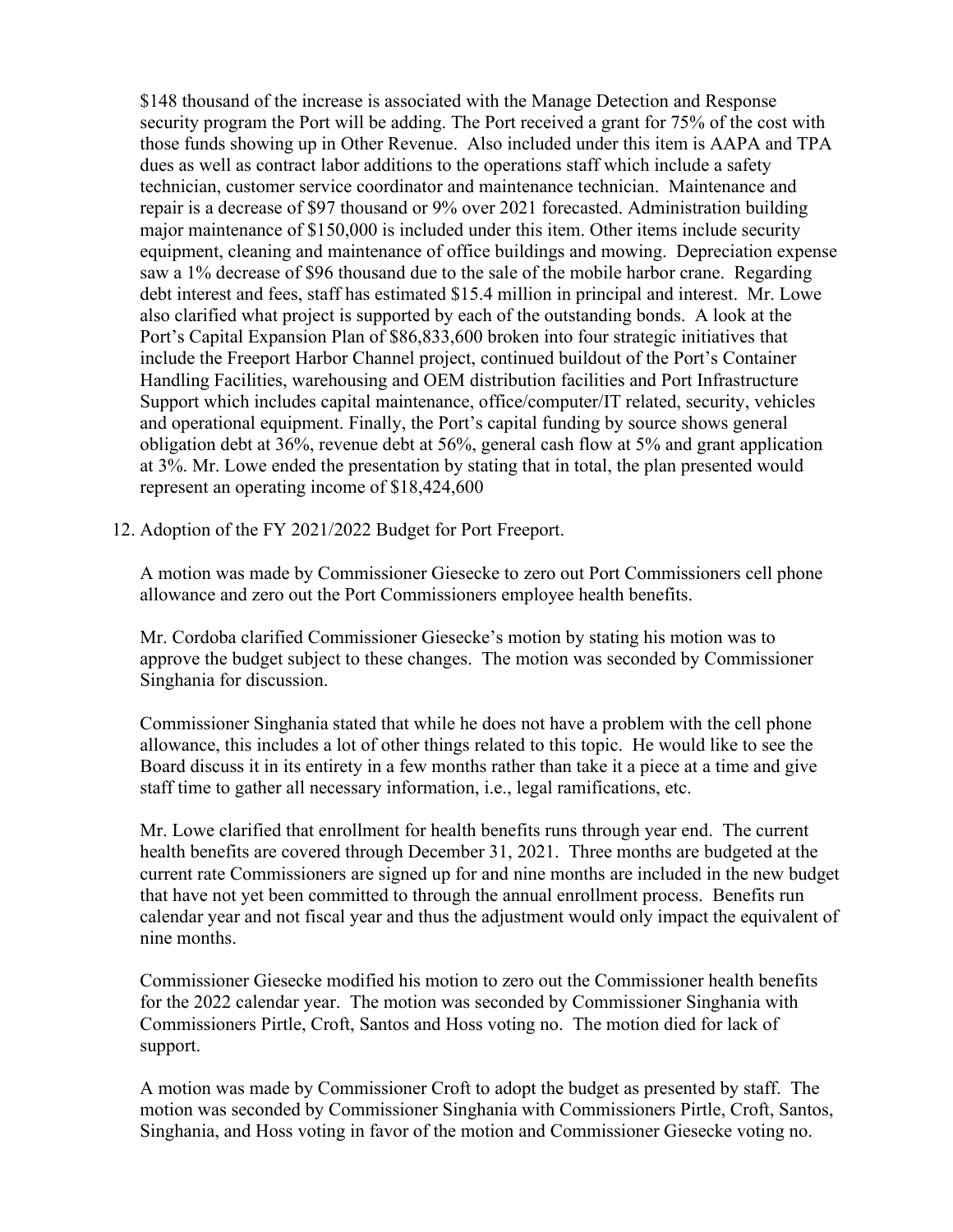13. Adoption of a Resolution setting the 2021 Tax Rate for Port Freeport.

Mr. Lowe gave a small presentation regarding the proposed tax rate and budget schedule. The Commission previously passed a resolution proposing a rate of \$0.04000/100 which equates to total taxes of \$6,478,266. A comparison shows the breakdown between M&O and debt service for tax year 2020 and 2021. For tax rate year 2020, the total levy is \$6,240,614 and for tax rate year 2021 the tax levy is \$6,478,266 based on a taxable value of appraisal roll of \$16,195,665,393. Lastly, looking at the individual components, the M&O portion saw a decrease of the levy amount of \$359,716 while debt service had an increase in levy amount of \$597,368. Staff requests approval of the proposed tax rate.

A motion was made by Commissioner Singhania to adopt the tax rate of \$0.040000. The motion was seconded by Commissioner Santos with Commissioners Pirtle, Croft, Santos, Singhania, and Hoss voting in favor of the motion and Commissioner Giesecke voting no.

- 14. EXECUTIVE SESSION in accordance with Subchapter D of the Open Meetings Act, Texas Government Code Section 551.001, et. seq., to review and consider the following:
	- A. Under authority of Section 551.071 (Consultation with Attorney) for discussion regarding:
		- 1. Consultation with attorney regarding Chapter 551 of the Texas Government Code.
		- 2. Consultation with attorney to discuss potential litigation.
		- 3. Consultation with attorney to discuss pending litigation.
	- B. Under authority of Section 551.072 (Deliberation Concerning Real Property Matters) for discussion regarding:
		- 1. Discussion regarding the potential exchange, lease, or value of real property located in Freeport, Texas, including but not limited to the are known as the East End of Freeport and bordered by or adjacent to the following streets: FM1495; East 2<sup>nd</sup> Street; Terminal Street and East 8<sup>th</sup> Street in Freeport, Texas.
		- 2. The potential purchase, exchange, lease, or value of real property located at Port Freeport, including but not limited to the real property located at and contiguous to Berths 1, 2, 5 and 7.
		- 3. The potential exchange, lease, or value of real property located at Port Freeport, including but not limited to Parcel 14.
	- C. Under authority of Section 551.074 (Deliberation of Personnel Matters) for discussion regarding:
		- 1. Deliberation regarding the appointment, employment, evaluation, reassignment, duties of a public officer or employee, including but not limited to: Executive Director/CEO.

## 15. RECONVENE OPEN SESSION:

16. Adjourn.